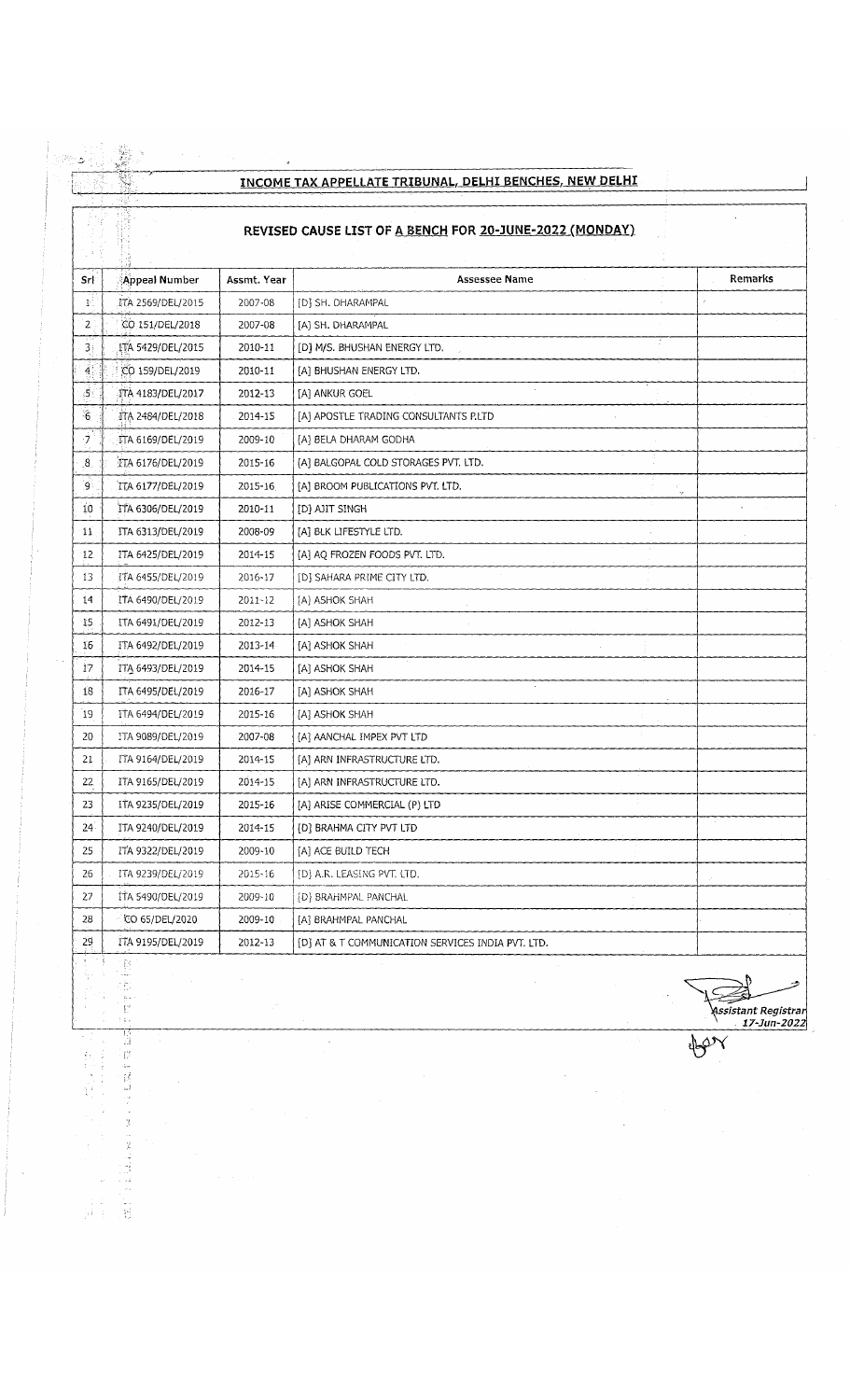|                                                          | یی ۔<br>INCOME TAX APPELLATE TRIBUNAL, DELHI BENCHES, NEW DELHI |             |                                                                                    |         |  |
|----------------------------------------------------------|-----------------------------------------------------------------|-------------|------------------------------------------------------------------------------------|---------|--|
| REVISED CAUSE LIST OF A BENCH FOR 21-JUNE-2022 (TUESDAY) |                                                                 |             |                                                                                    |         |  |
| Srl                                                      | Appeal Number                                                   | Assmt, Year | <b>Assessee Name</b>                                                               | Remarks |  |
| $\mathbf{1}^{\mathbb{C}}$                                | ITA 454/DEL/2020                                                | 2015-16     | [A] ANOOP KUMAR GUPTA ((E/H))                                                      |         |  |
| $\tilde{z}$                                              | ITA 1306/KOL/2007                                               | 1999-2000   | [D] M/S. SAHARA INDIA MUTUAL BENEFIT CO. LTD.                                      |         |  |
| $\overline{3}$                                           | CO 108/KOL/2008                                                 | 2000-01     | [A] M/S. SAHARA INDIA MUTUAL BENEFIT COMPANY LTD.                                  |         |  |
| 4.                                                       | TTA 1831/DEL/2007                                               | 1999-2000   | [A] SAHARA INDIA MUTUAL BENEFIT COY                                                |         |  |
| Ś.                                                       | FTA 1511/KOL/2008                                               | 2000-01     | [D] M/S. SAHARA INDIA MUTUAL BENEFIT CO. LTD.                                      |         |  |
| 6                                                        | ITA 2564/DEL/2008                                               | 2000-2001   | [A] SAHARA INDIA MUTUAL BENEFIT CO.                                                |         |  |
| $7^{\circ}$                                              | ITA 1070/DEL/2014                                               | 2010-11     | [A] M/S. SAHARA INDIA MASS COMMUNICATION                                           |         |  |
| 8                                                        | CO 53/DEL/2019                                                  | 2011-12     | [A] SAHARA INDIA MASS COMMUNICATION                                                |         |  |
| 9                                                        | ITA 2419/DEL/2016                                               | 2011-12     | [D] M/S. SAHARA INDIA MASS COMMUNICATION                                           |         |  |
| 10                                                       | ITA 4860/DEL/2017                                               | 2012-13     | [D] SAHARA INDIA MASS COMMUNICATION                                                |         |  |
| : 11                                                     | ITA 4861/DEL/2017                                               | 2013-14     | [D] SAHARA INDIA MASS COMMUNICATION                                                |         |  |
| 12                                                       | ITA 4730/DEL/2017                                               | 2013-14     | [A] SAHARA INDIA COMMERCIAL CORP. LTD.                                             |         |  |
| 13                                                       | ITA 1893/DEL/2018                                               | 2015-16     | [A] SAHARA INDIA COMMERCIAL CORP. LTD.                                             |         |  |
| 14                                                       | ITA 2369/DEL/2018                                               | 2015-16     | [D] SAHARA INDIA COMMERCIAL CORPORATION                                            |         |  |
| 15                                                       | ITA 568/DEL/2019                                                | 2015-16     | [A] ADHISHWAR NIVESH P.LTD                                                         |         |  |
| 16                                                       | ITA 571/DEL/2019                                                | 2015-16     | [A] BRAWNY NIVESH P.LTD                                                            |         |  |
| 17                                                       | ITA 676/DEL/2018                                                |             | [A] BABA NAYA RAM DASS GAUSHALA                                                    |         |  |
| 18                                                       | ITA 783/DEL/2018                                                | 2012-13     | [A] ALPINE TECHNICAL EDUCATIONAL SOCIETY                                           |         |  |
| 19                                                       | ITA 6565/DEL/2019                                               | 2015-16     | [A] BSC C&C KURALI TOLL ROAD LTD.                                                  |         |  |
| 20                                                       | ITA 6566/DEL/2019                                               | 2016-17     | [A] BSC C&C KURALI TOLL ROAD LTD.                                                  |         |  |
| 21                                                       | ITA 6585/DEL/2019                                               | 2010-11     | [A] ANANT OVERSEAS P.LTD                                                           |         |  |
| 22                                                       | ITA 6594/DEL/2019                                               | 2010-11     | [A] BEC FINANCE P.LTD                                                              |         |  |
| 23                                                       | ITA 6607/DEL/2019                                               | 2015-16     | [A] BALL BEVERAGE PACKAGING (INDIA) PVT LTD                                        |         |  |
| 24                                                       | ITA 6626/DEL/2019                                               | 2014-15     | [A] ANSAL HOUSING LTD (FORMERLY KNOWN AS M/S ANSAL HOUSING &<br>CONSTRUCTION LTD.) |         |  |
| 25                                                       | ITA 6673/DEL/2019                                               | 2014-15     | [D] ANSAL HOUSING & CONSTRUCTION LTD.                                              |         |  |
| 26                                                       | ITA 6652/DEL/2019                                               | 2010-11     | [A] AIRADS LTD.                                                                    |         |  |
| $\frac{1}{27}$                                           | ITA 6694/DEL/2019                                               | 2013-14     | [A] AMIT SINGLA                                                                    |         |  |
| $\overline{28}$                                          | ITA 6721/DEL/2019                                               | 2016-17     | [A] BRAHMAPUTRA FINLEASE PVT. LTD.                                                 |         |  |
| 29                                                       | ITA 6860/DEL/2019                                               | 2016-17     | [A] BRAND BAZOOKA ADVERTISING PVT. LTD.                                            |         |  |
| 30                                                       | ITA 6933/DEL/2019                                               | 2016-17     | [A] ANIK CHATTERJEE                                                                |         |  |
| 31                                                       | ITA 5930/DEL/2019                                               | 2014-15     | [D] A.D. HYDRO POWER LTD.                                                          |         |  |
| $32\,$                                                   | ITA 5931/DEL/2019                                               | 2015-16     | [D] A.D. HYDRO POWER LTD.                                                          |         |  |
| 33                                                       | ITA 5932/DEL/2019                                               | 2016-17     | [D] A.D. HYDRO POWER LTD.                                                          |         |  |
| 34                                                       | ITA 5933/DEL/2019                                               | 2017-18     | [D] A.D. HYDRO POWER LTD.                                                          |         |  |
| 35                                                       | ITA 5934/DEL/2019                                               | 2013-14     | [D] A.D. HYDRO POWER LTD.                                                          |         |  |
| 36                                                       | ITA 5935/DEL/2019                                               | 2014-15     | [D] BHILWARA ENERGY LTD.                                                           |         |  |
| 37                                                       | ITA 5936/DEL/2019                                               | 2015-16     | [D] BHILWARA ENERGY LTD.                                                           |         |  |
| 38                                                       | ITA 5937/DEL/2019                                               | 2016-17     | [D] BHILWARA ENERGY LTD.                                                           |         |  |
| 39                                                       | ITA 5938/DEL/2019                                               | 2017-18     | [D] BHILWARA ENERGY LTD.                                                           |         |  |
| 鼝                                                        | 搅点                                                              |             |                                                                                    |         |  |

 $\bigoplus$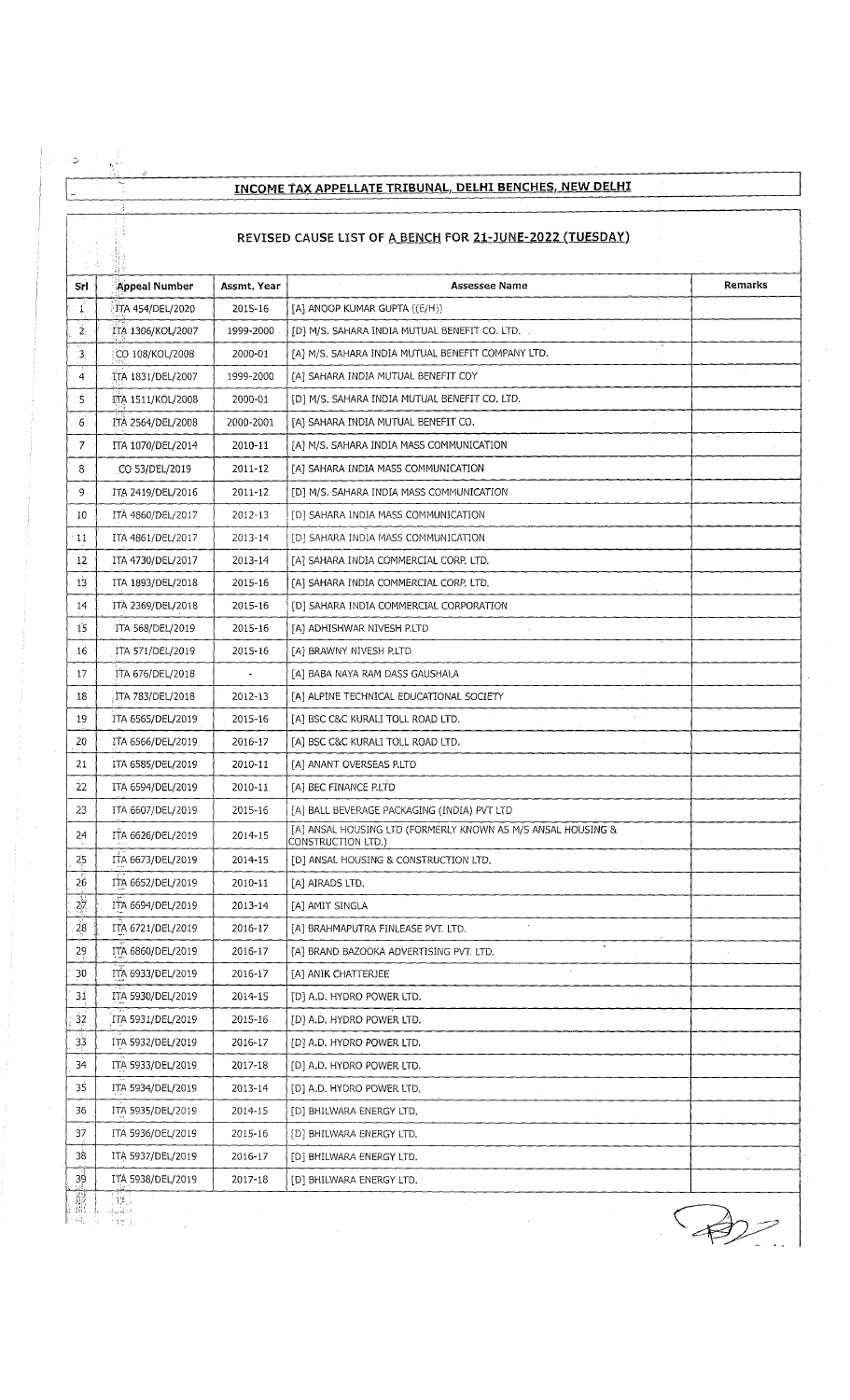# **INCOME TAX APPELLATE TRIBUNAL, DELHI BENCHES, NEW DELHI**

### **REVISED CAUSE LIST OF A BENCH FOR 22-JUNE-2022 (WEDNESDAY)**

|                | 등관<br>酸<br>不明                                              |             |                                             |                     |  |
|----------------|------------------------------------------------------------|-------------|---------------------------------------------|---------------------|--|
|                | REVISED CAUSE LIST OF A BENCH FOR 22-JUNE-2022 (WEDNESDAY) |             |                                             |                     |  |
|                |                                                            |             |                                             |                     |  |
| Srl            | <b>Appeal Number</b>                                       | Assmt. Year | <sup>2</sup> Assessee Name                  | Remarks             |  |
| $\mathbf{1}$   | ITA 5036/DEL/2017                                          | 2009-10     | [D] AMBIKA INTERNATIONAL                    |                     |  |
| $\overline{z}$ | ITA 5037/DEL/2017                                          | 2010-11     | [D] AMBIKA INTERNATIONAL                    |                     |  |
| $\frac{3}{2}$  | ITA 5038/DEL/2017                                          | 2011-12     | [D] AMBIKA INTERNATIONAL                    |                     |  |
| $\frac{4}{24}$ | ITA 5039/DEL/2017                                          | 2012-13     | [D] AMBIKA INTERNATIONAL                    |                     |  |
| $5^{\circ}$    | ITA 5040/DEL/2017                                          | 2013-14     | [D] AMBIKA INTERNATIONAL                    |                     |  |
| 6 <sup>1</sup> | ITA 5066/DEL/2017                                          | 2008-09     | [D] AMBIKA INTERNATIONAL                    |                     |  |
| $\overline{7}$ | ITA 2241/DEL/2018                                          | 2010-11     | [D] A.P.METACIL P.LTD                       |                     |  |
| 8              | ITA 3453/DEL/2018                                          | 2009-10     | [A] ANUJ CHAUDHARY                          |                     |  |
| 9              | ITA 3816/DEL/2018                                          | 2013-14     | [A] ANIL MAHAJAN                            |                     |  |
| 10             | ITA 6547/DEL/2019                                          | 2013-14     | [D] BHARTI HEXACOM LTD.                     |                     |  |
| 11             | ITA 6680/DEL/2019                                          | 2015-16     | [D] BALL BEVERAGE PACKAGING (INDIA) PVT LTD |                     |  |
| 12             | ITA 6704/DEL/2019                                          | 2016-17     | [D] AIR LIQUIDE INDIA HOLDING PVT. LTD.     |                     |  |
| 13             | ITA 6983/DEL/2019                                          | 2016-17     | [A] ASIAN HOTELS (NORTH) LTD.               |                     |  |
| 14             | ITA 7057/DEL/2019                                          | 2016-17     | [A] AKORN INDIA PVT. LTD.                   |                     |  |
| 15             | ITA 7078/DEL/2019                                          | 2011-12     | [A] ASHOK KUMAR SHARMA                      |                     |  |
| 16             | ITA 7120/DEL/2019                                          | 2015-16     | [A] ANJU RANI GUPTA                         |                     |  |
| 17             | ITA 7145/DEL/2019                                          | 2015-16     | [A] ANIL KUMAR RASTOGI                      |                     |  |
| 18             | ITA 7158/DEL/2019                                          | 2013-14     | [D] BHARTIYA SAMRUDDHI FINANCE LTD.         |                     |  |
| 19             | ITA 9284/DEL/2019                                          | 2010-11     | [A] BRIJWASI JEWELLERS                      |                     |  |
| 20             | ITA 9355/DEL/2019                                          | 2011-12     | [A] BRIJWASI JEWELLERS                      |                     |  |
| 21             | ITA 9356/DEL/2019                                          | 2012-13     | [A] BRIJWASI JEWELLERS                      |                     |  |
| 22             | ITA 9327/DEL/2019                                          | 2016-17     | [A] BIGWAY MARKETING PRIVATE LIMITED        |                     |  |
| 23             | ITA 9400/DEL/2019                                          | 2015-16     | [A] ABHIRVEY PROJECTS PRIVATE LIMITED       |                     |  |
| 24             | ITA 6293/DEL/2018                                          | 2014-15     | [A] ARUN DWIVEDI                            |                     |  |
| 25             | - İTA 6548/DEL/2019                                        | 2014-15     | [D] BHARTI HEXACOM LTD.                     |                     |  |
| 26             | ÍTA 2749/DEL/2017                                          | 2012-13     | [D] M/S AMB HOMES PVT. LTD.                 |                     |  |
| 27             | ICO 152/DEL/2017                                           | 2012-13     | [A] AMB HOMES PVT. LTD.                     |                     |  |
|                | 主臣                                                         |             |                                             |                     |  |
| 착              | $\int \frac{d^2x}{2\pi f}$                                 |             |                                             |                     |  |
| (有機性)          | 174                                                        |             |                                             | Assistant Registrar |  |
| $\lesssim 1.2$ | t tek<br>إسا                                               |             | $\sim$                                      | 17-Jun-2022         |  |
|                | 打印列                                                        |             |                                             |                     |  |

■ i I'- :- ;, ; 1 :

> $\tau$   $\pm$  in  $\tau$ ' j I I P

> > ,Ti,

 $\hat{\mathcal{F}}_i$ 

■ ' 7 .L ' ; -

.. <sup>i</sup>

 $\bar{\tau}$